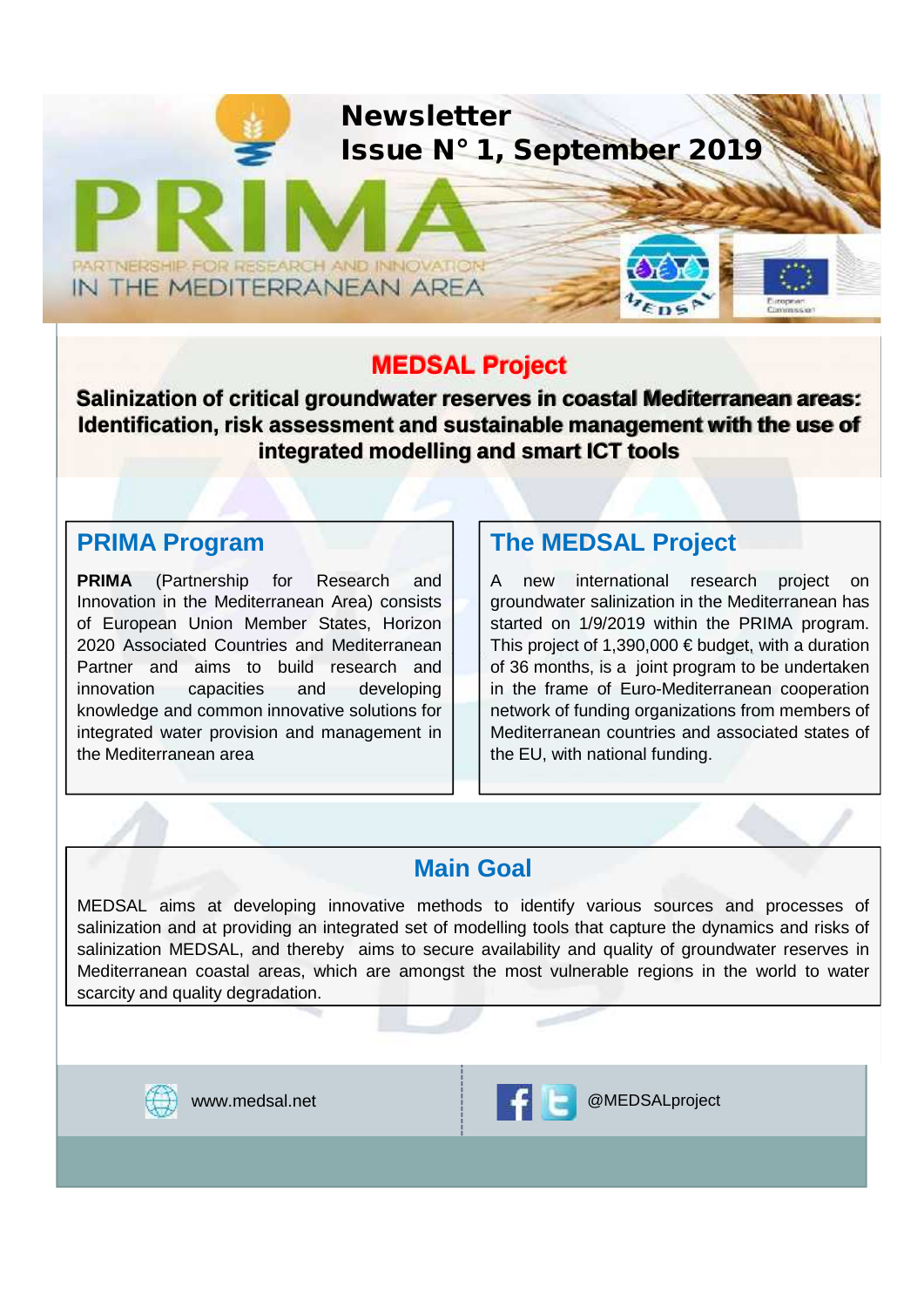

#### **Principal Objectives**

- Secure availability and quality of groundwater reserves in Mediterranean coastal areas, which are amongst the most vulnerable regions in the world to water scarcity and quality degradation.
- Deliver new tools for the identification of complex salinization sources and processes.
- Exploit the potential of Artificial intelligence and Deep Learning methods to improve detection of patterns in multi-dimensional hydrogeochemical and isotope data.
- Elaborate tailor-made risk assessment and management plans by coupling salinization forecasts with climate change impacts and future scenarios.
- Develop a public domain web-GIS Observatory for monitoring, alerting, decision support and management of coastal groundwater reserves around Mediterranean.

#### **Expected Impact**

MEDSAL is expected to have significant impact on water resources availability and quality by improving the identification and definition of adequate strategies and measures for the protection and management of salinization in coastal aquifers

In this context, MEDSAL will provide a classification of groundwater salinization types for Mediterranean coasts and innovative methods to detect these types, also in complex karstic and data scarce environments. These outcomes will be reached by a better integration of hydrogeochemical and environmental isotope data with physical-based groundwater flow and transport models and advance geostatistics.

Artificial intelligence and deep learning methods will be also used to improve detection of patterns in multi-dimensional hydrogeochemical and isotope data.



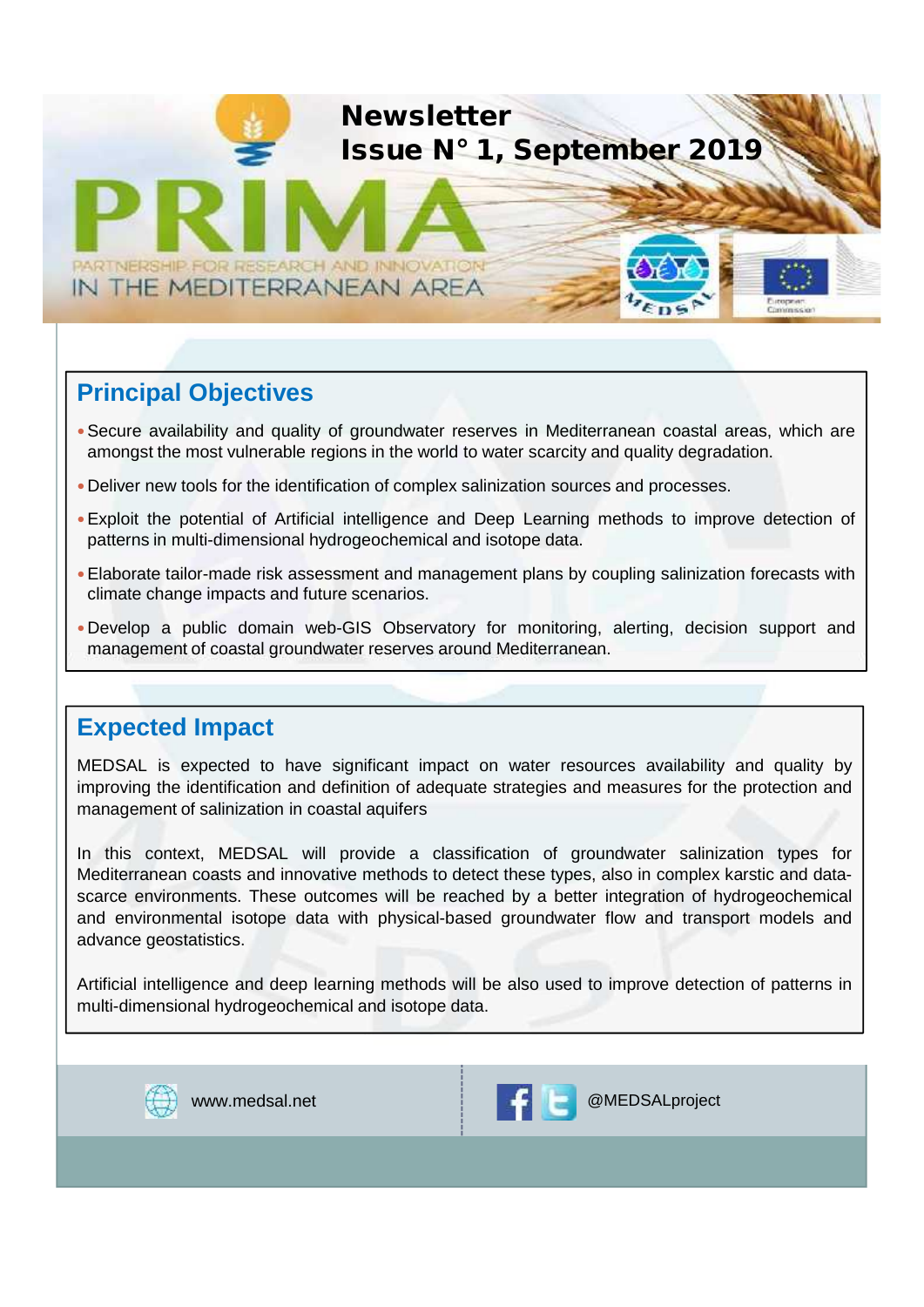

# **Partnership**

The partnership involves eight academic partners from seven countries, covering a wide range of academic experts in various scientific fields (e.g. hydrogeology, hydrogeochemistry, environmental isotopes, modelling, hydro-informatics, geostatistics, machine learning)

- 1. Soil and Water Resources Institute, Hellenic Agricultural Organization (SWRI) (Coordinator) **25**
- 2. Center for Research and Technology -HELLAS, Information Technologies Institute (CERTH)
- 3. Mobilisation and Water Resources Management Laboratory, Batna 2 University (MGRE)
- 4. Technische Hochschule Lübeck, Architecture and Civil Engineering (THL)
- 5. Cyprus University of Technology, Department of Civil Engineering and Geomatics (CUT)
- 6. Polytechnic University of Bari, DICATECh Dept (POLIBA)
- 7. Faculty of Science of Tunis, Department of Geology (FST)
- 8. Mersin University, Faculty of Engineering (MEU)